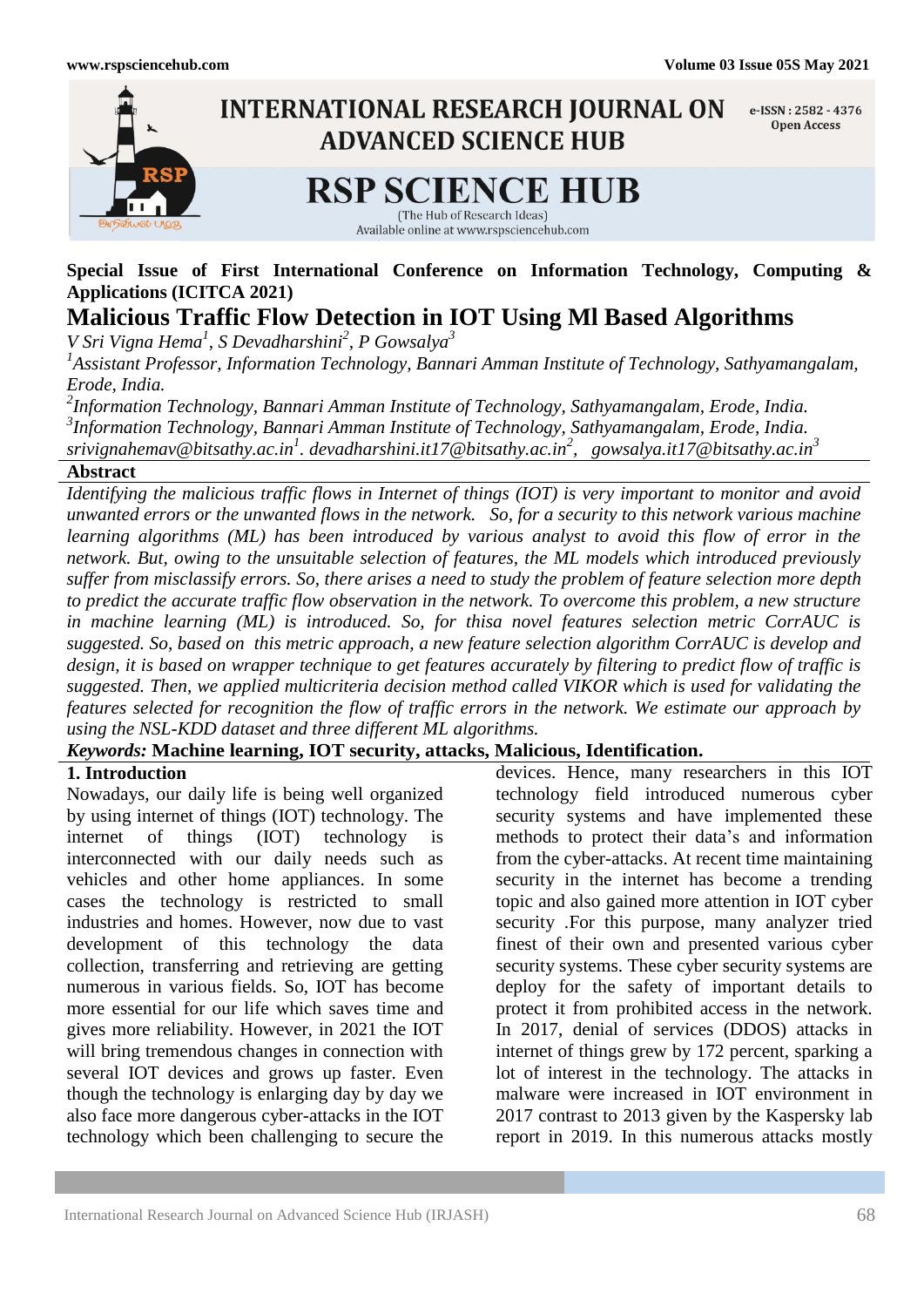Botnet attacks is considered as very harmful attack. The harmful attacks were emerging as man-in-the-middle (MITM) which is the distributed denial of service (DDOS) threat. Alharbiset et al. proposed a new structure called fog computing based security (FOCUS) for the observation of malware cyber-attacks. It is used in virtual private network (VPN) to provide secure communication between the IOT. Devices and uses dare responses verified to keep the VPN server protected from malware attacks. It gives good result in low reaction time and bandwidth. So, artificial intelligence (AI) and machine learning (ML) are widely applied to get perfect and better outcomes. The ML model's significant features set are crucial for successful identification. Without a training set and a testing set, evaluating the machine ML model is difficult. Simultaneously a consequence, a valuable range of training and testing sets is available. It is needed for the ML model to be evaluated. Malicious, intrusion, and cyber-attacks in IOT networks can all be detected and categorized using machine learning methods. Using Machine Learning as a strategy for identifying and classifying malicious software Cyber-attack traffic is successful, but when compared to other forms of traffic, it is inefficient because the ML technique method is a complex computing tool. Though, in the field of recognition or classification, using a machine learning approach is very successful. However, there are several drawbacks to IOT malicious and intrusion detection such as concerns with computing time and energy usage. This two issues become currently trending in the IOT area, and numerous researchers are attempting to solve them using machine learning methods. For better performance results, there should be perfect data sets for ML model identification to resolve the above problems. [1-5].It is possible to produce high-performance outcomes by using machine learning technique for detecting cyber-attacks reliably in the Internet of Things (IOT) network environment. To solve problem of selecting effective features zhang h etal.suggested two separate algorithms. Their newly introduced method is effective to select features from imbalance datasets. Similarly, Doroniotis et al. implemented Bot-IoT, a new data collection for

detecting cyber-attacks in the IOT network, in 2018. In their view, they based their research on attacks which are malicious in IOT networks. These different types of hazards attacks are included in the generated data collection. Especially cyber-attacks involving Botnets. However, based on the findings of the report, we concluded that selecting a larger collection of features is ineffective for accurate identification by employing machine learning techniques. The accuracy of ML classifiers can be lowered if more than 50 features are used it can make computations more difficult. However, no efficient machine learning model for detecting cyber-attacks on IOT networks has yet been suggested. As a result, it's crucial to research the effective features for malicious and anomaly traffic in the Internet of Things (IOT) network and implements the proposed technique that solves the problem.[6-10].

## **2. Literature Review**

Since from the last century, trust issues and privacy issues seems to be a major topic and many experts already worked very hard to improve the situation and developed number of effective models. The most successful and documented survey on selecting features for malicious attacks in network of IOT environment are detailed clearly in this section. Anderson[1] has comes with a novel detection method called first Intrusion detection in 1980 .And In 1987 Denning created a new model in order to detect intrusion based on actual intrusion detection .This identified system has an ability to find break-ins, perforations and other intrusion Trojan Horse and also system-related intrusion that cause to affect the computer. However their developed framework was based on the premise that any security breach can be tracked using tracking. Further Access control mechanism is suggested by[2] Qiu,Tain used this method to prevent the flow of information that is not permitted, but this mechanism has a defect of giving security issues to access the control systems ,so to overcome this they introduced next method. Then IbbadHafeez [3] has proposed a new method to detect the malicious IoT network using online Traffic analysis as IoT-KEEPER .IoT-KEEPER immediately restricts network access to the IoT system that is causing the issues, preventing it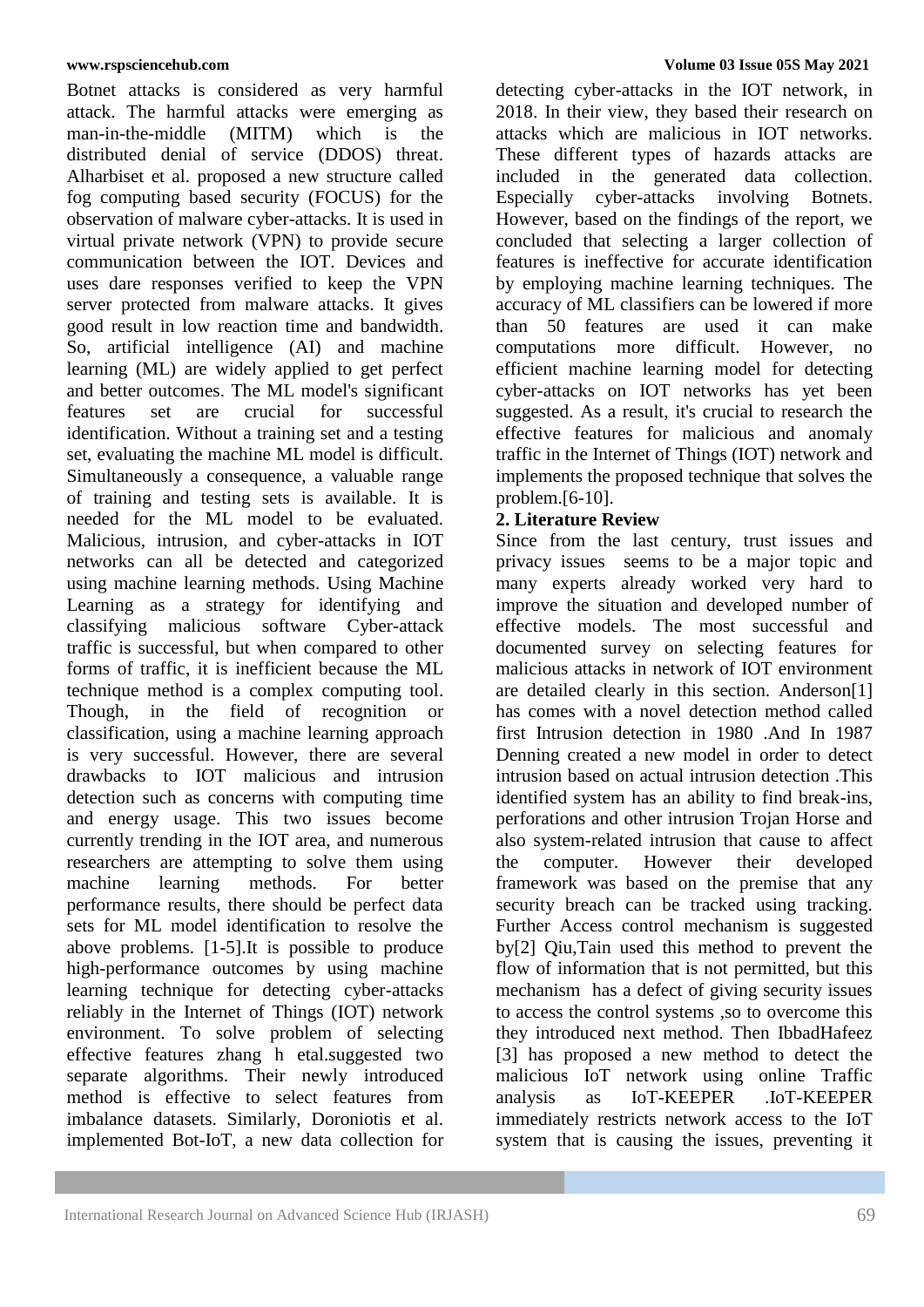from attacking other devices or services. But also this method face issues in time consumption and some more problem. so that effective method to select the effective features are developed that is Effectiveness of Statistical Features for Early Stage Internet Traffic Identification[5].In this method Packet sizes and statistical features have shown to be useful features in Traffic Detection at the early stages .To overcome this problem Alharbi S [4]proposed a new system as FOCUS Fog Computing based Security system ,To secure communication channels to IoT computers the conceptual FOCUS system uses a virtual private network (VPN).FOCUS sometimes utilize challenge-response authentication to safe the VPN server from the malicious attack like DDoS attack, which can further increase the protection of the IoT framework. Such a dual protection scheme is successful in quashing a number of malicious attacks and can provide High-level protection for the Iot system. Besides that FOCUS is used in fog computing which is close to end users, resulting in a quick response and efficient network use. FOCUS is demonstrated in a proofof-concept framework and experiments are conducted to assess its efficiency .But this also has some limitation that critical to have accurate network classification and also has difficulties in getting effective features , so that we goes to the proposed system for effective results and better performance. **Inference:** From the above survey, many methods are driven to detect the traffic flow attacks but it is critical to select effective features. This proposed method select effective features from the NSL-KDD dataset.

## **3. Proposed Method**

In this chapter we detailed the proposed method line by line. Our proposed approach involves four measures for the effective feature selection in the IOT network. To begin, a novel feature selection method called CorrAUC is designed and implemented, which choses features that carry sufficient data and then applies it. Whereas CorrAUC a new metric method to extract a effective feature from the NSL-KDD dataset. CorrAUC is proposed and designed ,to access the feature comes from the filter process called wrapper technique ,and select the effective features for the chosen algorithm of machine learning using AUC method and NSL-KDD

#### **www.rspsciencehub.com Volume 03 Issue 05S May 2021**

dataset. To address the issues, in effective feature selection for the IoT attack detection the Proposed approach combines Correlation Attribute Evaluation (CAE) with Area Under Roc Curve (AUC), a distinct machine learning algorithm is used. The Selected features of Iot attacks are validating using multi criteria decision method called VIKOR method. Effective results are produced by this technique in terms of selecting effective feature for Iot attacks in IoT environment network. [11-15].To the best of our knowledge, in this paper this is the first research to combine Correlation and AUC metric method for the purpose of detection of attacks using machine learning algorithm in Iotnetwork. Furthermore our proposed approach chooses the feature set that contains sufficient data for the IOT attacks in network of IOT. For the detailed understanding, In the next part, we will go over the methodology in more detail for the effective feature selection in IOT network environment in terms of IOT malicious attacks detection.[16-21].

### **3.1. System Architecture**

The proposed framework of malicious traffic flow detection using ml-based algorithm.



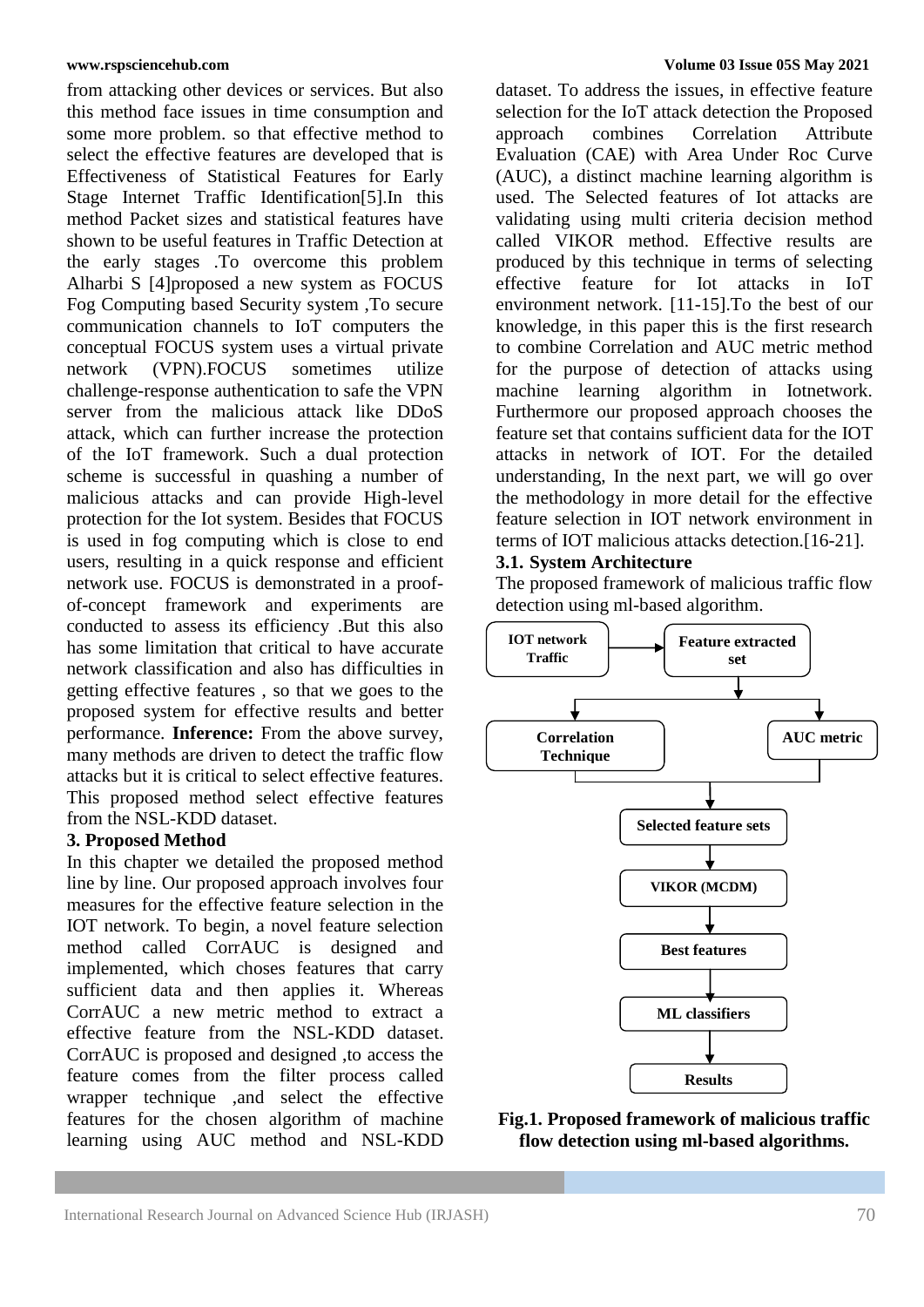### **4. Feature Selection Metrics**

The observed features selection metrics is detailed discussed in this section. We begin with correlation-based metric is explained and then we goes to AUC metrics. The details are listed in the next section.

## **4.1. Correlation Based Metrics**

In process to overcome the IoT attack detection problem of selecting effective features in IoT network Galton has proposed a simple idea as Pearson Moment Correlation in his year of 1880's .This technique is detailed more for the identification of relationship between class features and independent. Then K Pearson in 1896 has introduced a new Pearson moment correlation with some changes and defined as Pearson Product moment correlation. This method used in this is project is a Statistical method operation, used for the relationship identification among different attributes and features. Formulas are used for correlation coefficient. For the different A and B attribute, the formula is used to calculate Pearson Correlation Coefficient between A and B attributes.

$$
CM, N = \frac{Covariance (X,Y)}{\sigma_m \sigma_n}
$$

In this first equation Cx,y, is correlation coefficient and (X,Y) shows the covariance. And also standard deviation for the X and Y attribute of xy is $\sigma_x \sigma_y$ . More specifically equation number 2 can be used to measure the correlation coefficient for the sets of two features.

$$
C = \frac{\sum_{n=1}^{i} (x_n - \bar{x})(y_n - \bar{y})}{\sqrt{\sum_{n=1}^{i} (x_n - \bar{x})^2} \sqrt{\sum_{n=1}^{i} (y_n - \bar{y})^2}}
$$

For example two sets of features X and Y with their respective features can be written as  $x1; x2; x3;$ ;;; $xn$  and  $y1; y2; y3;$ ;;;;;yn, respectively .Similarly, n denoted the number of size cases. Where xn and yn are the data values. Similarly if the values of the C coefficient are reached to plus one +1 and minus one -1 in equation 2, x bar and y bar are the mean values. It implies that if the coefficient values are greater than one, the relationship between the features is strong and if the coefficient values are zero, there is no relationship between the features. From the other hand if the coefficient values are negative indicates a very weak relationship between features .The technique called Pearson correlation

technique is very useful for ranking and detailed selection of features. As a result, the correlation was used to overcome the problem of selecting strong and robust features for IoT malicious attacks detection in IoT network. To ranking the effectiveness of several given set the correlation attribute evaluation technique is used. The basic idea behind using these ranking attributes is to use the correlation between features to rank the performance of a dataset's features collection. Nonetheless, this feature will be successful for detecting IoT malicious attacks in an IoT network using machine learning .If the relationship is high between feature and class, not correlated to selected feature. Similarly, feature performance can be calculated and studied in the following way for the accurate detection.

$$
Cor = \frac{layercor_{dc})}{\sqrt{1 + 1(1 - 1)avg(cor_{dd})}}
$$

From the above equation Cor denotes the correlation between features, while lavgcordc denotes the average of the correlation between features and their class. Avg (cordd) denotes the average of correlation between features and L denotes numbers of features.Nevertheless,by using the above equation to identify correlation relationships between attributes , the major factors are: if the correlation between the feature set is high, the correlation between the features set and the features class is weak .Accordingly , a strong correlation between the features set and the reliant class implies a strong correlation between the features set and the class, if there is large number of attributes that indicates a strong correlation between features and reliant class.

## **4.1.1 Area under the Curve (AUC) Based Metric:**

After filtering from the corr metric, it is important to select the effective feature which has full of accurate information for the IoT attacks detection in IoT network. In this case, a wrapper technique is used, which is based on the area under ROC curve (AUC) metric. The accuracy metric is the most optimal for the classification of network traffic using machine learning technique. But in this case, we're looking for the most important collection of features for detecting IoT attacks in the IoT network environment. As a result, the AUC metric is an important metric for detecting malicious attacks in IoT networks as well as a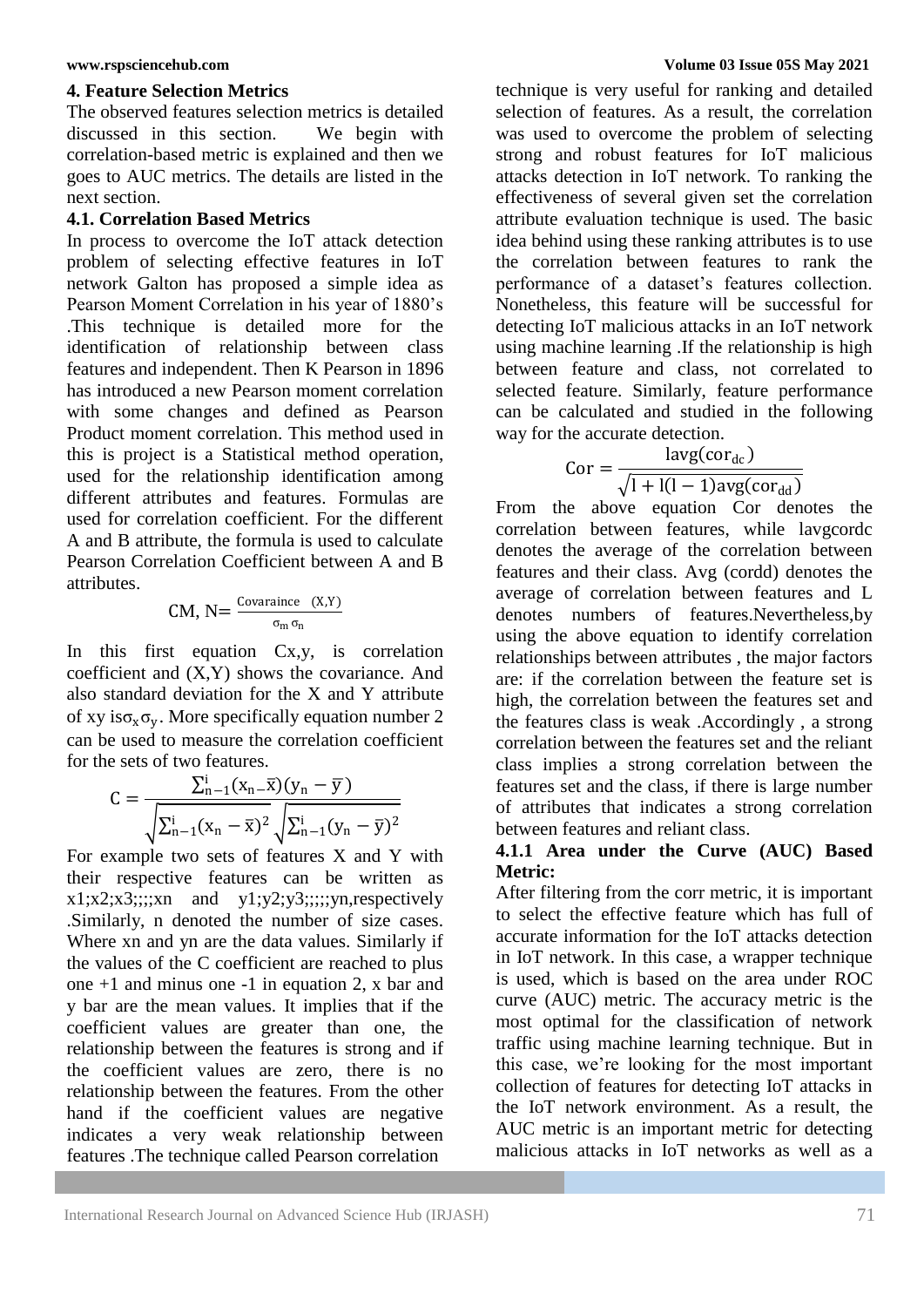useful metric for ranking features in large range of features. However there are two distinct facts on using AUC metric in this study: the model will provide successful output results if the AUC metric values are strong and high. This process will not provide successful performance results in terms of detecting IoT attacks in the IoT network environment, if the AUC metric values are small or not high enough. More specifically, the AUC metric is very useful for evaluating efficiency and ranking features. As a result, we used the AUC metric in this research study to rank successful features and choose those that contain enough information and have good high metric values for detecting malicious IoT attacks in IoT networks.

## **4.1.2 The Proposed Algorithm**

In this part we have discussed about the step by step work of combination of correlation and AUC metric method. Two parts are included in the proposed CorrAUC. To filter the feature set and determine the relationship between the feature and class, correlation algorithm is used. Then to the next step, which is to use a machine learning based algorithm to filter the features with high AUC metric values. Likewise our proposed method picks the features which carry useful information for IoT detection in network environment. However, the following are the detailed step-by-step phases: As discussed in the above part, the combined feature of correlation and Area under Roc Curve metric in our proposed method is to select feature which carry only useful information for the benefits of IoT network environment to detect IoT attack detection. However, the proposed method selects a feature which has high correlation relationship among features to calculate correlation between them. Firstly, this method calculates the correlation values between features and placed the respective values in ascending order. After that comparison of correlation goes between the every feature. Then a value is assumed as threshold value, if the value of feature correlation is greater than the threshold value, it mean the feature as highly effective and placed that in the descending order. More specifically ,the higher the threshold value, the faster the proposed model is, but it is ineffective for the machine learning algorithm because high threshold values reduces machine learning algorithm detection and efficiency. The

proposed algorithm then filters each feature using the AUC metric of a particular machine learning algorithm after determining the correlation and filtering with threshold values. However, the proposed algorithm filters each feature one by one using AUC metric and selects those features that give high AUC metric values for detecting IoT attacks in IoT network environment as if the AUC values of feature are low, the algorithm will remove the feature from the list and proceed to the Swapper stage.

## **4.2Vikor Method**

To make a feature selection effective, VIKOR method which is also known as multi criteria decision making is used to find the attacks in the environment of IOT.

The motivations are discussed first and then preliminary definitions of feature selection which are effective and the mathematical operation are done for understanding. In operational science, decision making method becomes most difficult problem and many analyzers were worked to solve this problem and proposed successful structure for decision making. Molodsov's introduced soft set for decision making and attributes to select from a set of multiple criteria attributes, and then Gong's introduced objective soft set. In a similar vein, a soft set which is type-2 is introduced for solving the problem of decision-making. This soft set is a usable technique for selecting successful attributes from a set of multiple attributes, as shown by the literature review above. However, after the proposed feature selection method, a decisionmaking technique is used to solve the issue of successful feature selection. It's critical to test the proposed feature selection method. As a result, the conceptual decision-making technique is used to choose balanced set for detecting attacks in IOT networks. We may use the same approach to pick effective features from a large number of features based on the findings of this analysis.

## **4.2.1Vikor Method Steps**

Step 1: Find the best fi\* and worst fi values for all criterion functions,  $I = 1,2,...,n$ ;  $fi^* = max$  $(fij, j=1,...,J)$ ,  $fi = \min(fij, j=1,...,J)$  if the i-th function is benefit;  $fi^* = min (fij, j=1,...,J)$  if the ith function is cost;  $fi^* = min (fij, j=1,...,J)$ .

Step 2: Using the following relationships, compute the values S<sub>j</sub> and R<sub>j</sub>,  $j=1,2,...,J$ :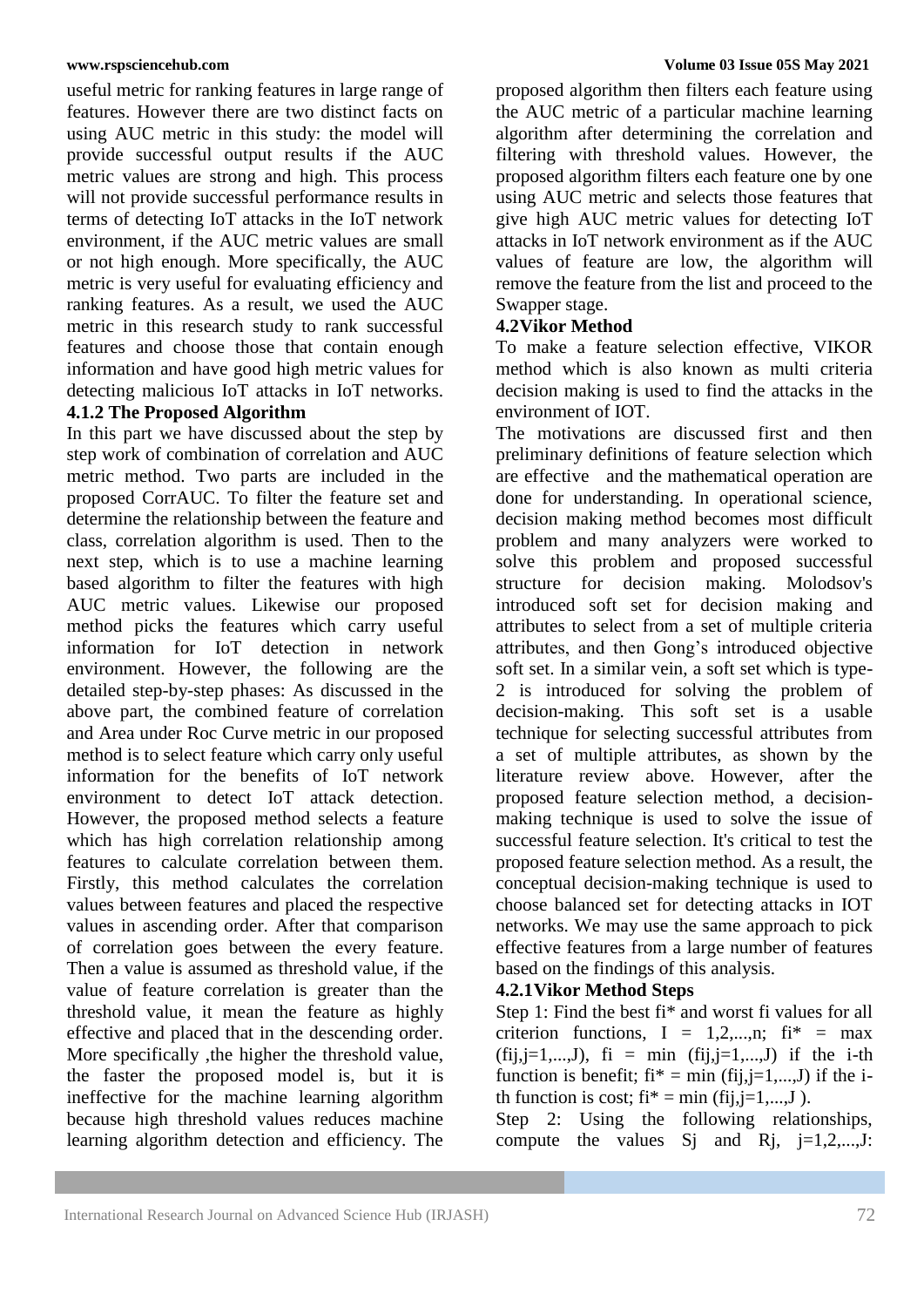$Rj = max[wi(fi* - fij)/(fi* - fi), i = 1,...,n],$  weighted<br>and normalized Chebyshev distance: and normalized Chebyshev distance;  $Sj=sum[wi(fi*-fij)/(fi*-fij),i=1,...,n],$  weighted and normalized Manhattan distance; where wi are the weights of parameters, reflecting the DM's choice as the relative value of the criteria.

Step 3: Calculate the values Qj, j=1,2,...,J, using the formula  $Qj = v(Sj - S^*)/(S - S^*) + (1-v)(Rj R^*$ /(R-R<sup>\*</sup>), where  $S^* = \min$  (Sj, j=1,...,J), S = max (Sj, j=1,...,J),  $R^* = \min (Rj, j=1,...,J)$ ,  $R^* =$ max(Rj, j=1,....,J). Since the criterion  $(1 \text{ of } n)$ relevant to R is also included in S,  $v = 0.5$  is adjusted as =  $(n + 1)/2n$  (from v + 0.5(n-1)/n = 1) to protect these strategies.

Step 4: Order the options by the values S, R, and Q, starting with the lowest value. Three rating lists emerge as a result of the research.

Step 5: If the following two conditions are met, propose the alternative  $A(1)$  as a compromise solution, which is the best graded by the measure Q (minimum): C1. "Advantage Acceptable":  $Q(A(2) - Q(A(1)) \geq DQ$ , where  $A(2)$  is the alternative that ranks second in the ranking list according to Q;  $DQ = 1/(J-1)$ . C2 "Acceptable Decision Stability": Alternative A(1) must also be the highest ranked by S or/and R. This compromise approach is stable within a decisionmaking phase, and may be the highest group utility strategy (when  $v > 0.5$  is required), "by consensus" v about 0.5, or "with veto" v 0.5). If one of the conditions is not met, a set of compromise solutions is proposed, which includes: - Alternatives A(1) and A(2) if only condition C2 is met, or - Alternatives A(1),  $A(2),..., A(M)$  if condition C1 is met;  $A(M)$  is decided by the relation  $Q(A(M)) - Q(A(1))$  DQ for maximum M (the positions of these alternatives are "in near proximity").

## **5.Experimental Analysis**

In this process we discussed about the dataset of the proposed system, and then the performance analysis is discussed for the detection of malicious attacks in IoT network environment.

## **5.1. NSL-KDD Dataset**

The proposed method uses NSL-KDD dataset. The dataset contains traffic flows which are normal and also has several attacks in IoT network. The NSL-KDD dataset is used to find accuracy of traffic and develop dataset which is effective to avoid cyber-attacks. Similarly, we

#### **www.rspsciencehub.com Volume 03 Issue 05S May 2021**

extract many features which is applied to the extracted features collection to increase ML model efficiency for accurate prediction model. The attacks flow, categories, subcategories are labeled for better performance results. Additionally the dataset contains no redundant record in their train set so result will be nonbiased .And also it does not contains duplicate record in the test set that will have better reduction rates. The training dataset contains 21 separate attacks, compared to 37 in the test dataset. The recognized attack styles are those that appear in the training dataset, while the novel attacks are those that occur in the test dataset but are not present in the training datasets. The styles of attacks are divided into four categories: DoS, Probe, U2R, and R2L are four different types of DoS.

## **5.2 Performance Analysis**

Confusion metrics, which are based on the performance measurement, are commonly used to calculate the detection or recognition performance of a machine learning model test. Even so, the most commonly used metric for evaluating a machine learning model is as follows:

•True Positive (TP): In this TP indicates that Class A is correctly identified as belonging to class A during attack detection.

•True Negative (TN): In this it indicates that Class A is correctly identified as not belonging to Class A.

•False Positive (FP): In this matrix indicates that Class A is not correctly identified as belong to Class A during the attack detection.

•False Negative (FN): In this FN indicates that Class A is not correctly identified as belong to Class A during the attack detection



**Fig.2.It shows the predicted normal & attacks and actual normal & attacks of NSL-KDD dataset**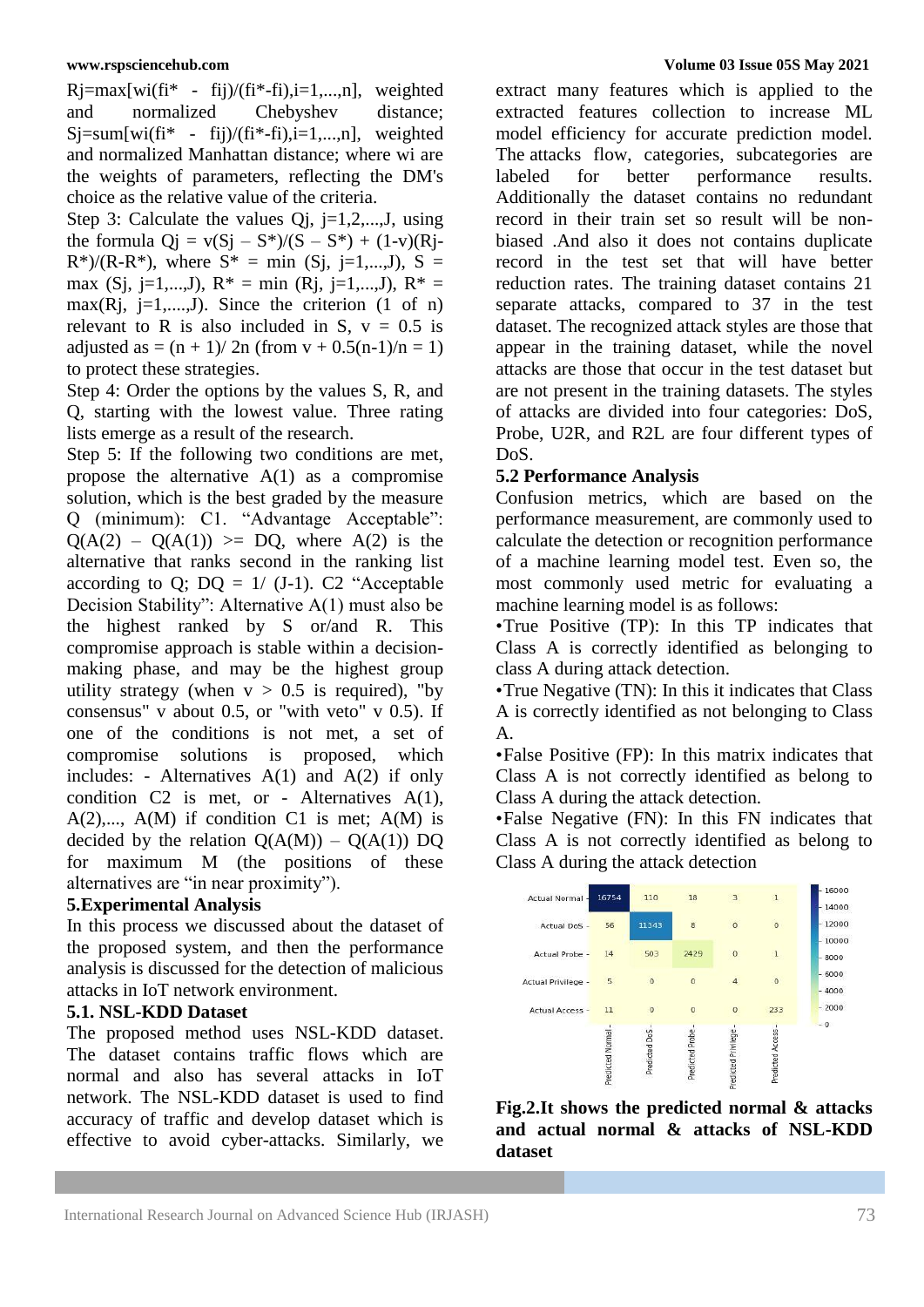Using the metrics described above, however, different measurement metrics can be created to test a machine learning model. Machine learning classifiers reduce false positive and false negative metrics values for accurate identification. However, the following are the selected metrics that were used in this paper:

Accuracy: It can be described as the correctly identified samples of traffic in the overall identified samples traffic in the context of attacks detection. The accuracy, on the other hand, can be mathematically described using performance measurement metrics as follows:

Accuracy =  $(T pos + T neg)$  $(Tpos + Tneg + Fpos + Fneg)$ 

In our research, we used equation 4 to assess the efficiency of machine learning classifiers. The efficacy of ML classifiers can be determined using these metrics.

Precision: It can be described as the percentage of correctly identified Class A samples in all those who were correctly identified in Class A. Below is the mathematical formula that was used in this research analysis.

$$
Precision = \frac{Tpos}{(Tpos + Tneg)}
$$

However, for the proposed technique's performan ce evaluation, we used the metrics mentioned abo ve.

**Table 1.This table shows the comparison of accuracy and precision using machine learning classifiers.**

| <b>ML</b> Algorithms     | <b>Accuracy</b> | <b>Precision</b> |
|--------------------------|-----------------|------------------|
| <b>Random Forest</b>     | 0.99            | 0.99             |
| Logistic<br>regression   | 0.82            | 0.68             |
| KNeighbors<br>classifier | 0.98            | 0.98             |

## **6.Result and Analysis**

The detailed findings and interpretation of the proposed method are discussed in this section. Using the NSL-KDD dataset, we proposed a new technique for detecting attacks in the IOT network. In the IOT network environment, there are four successful features for feature selection

that provide enough information for attack detection. Three different machine learning algorithms, such as KNeighbour's Classifiers, Logistic Regression, and Random Forest ML algorithms, are used to evaluate the efficiency of the proposed technique with the goal of selecting successful features. Though the performance of all three implemented ML algorithms is successful for detecting attacks in the NSL-KDD dataset, there is a difference between the classifiers when using the proposed technique with accuracy and precision. However, when using the selected features set as accuracy metric for the NSL-KDD dataset, the performance of Logistic Regression is poor when compared to other machine learning classifiers. Similarly, as compared to other ML classifiers, the efficiency of Random Forest is marginally better in terms of accuracy, as shown in the fig.3.Random Forest and KNeighbour's ML algorithms, on the other hand, have better accuracy outcomes. However, when compared to other applied ML classifiers, the Random Forest gives successful results in terms of overall applied ML classifier efficiency. As a result, the Random Forest ML algorithm outperforms the selected features set by 99.5 percent in detecting attacks in the NSL-KDD dataset, which is a very effective output result.



**machine learning algorithms.**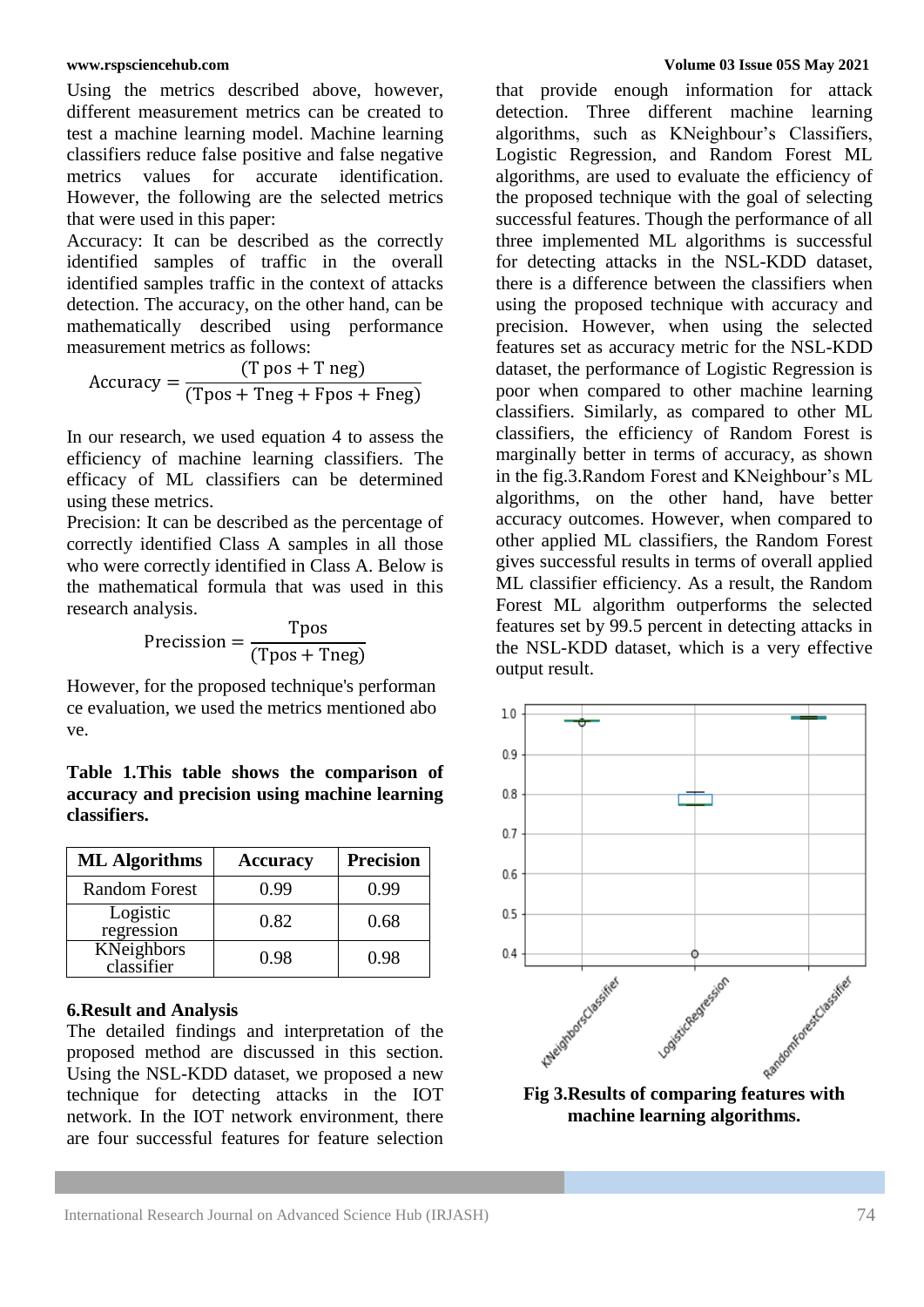## **Conclusion**

Attack detection in the Internet of Things (IOT) network is critical for IOT security, as it keeps an eye on and blocks unwanted traffic flows. Many researchers have presented a variety of machine learning (ML) technique models to block attack traffic flows in the IOT network. Several machine learning models, on the other hand, are susceptible to misclassifying mostly in malicious traffic flows due to insufficient feature selection. Nonetheless, the important problem of how to pick effective features for accurate malicious traffic detection in IOT networks needs to be researched further. A new system model is proposed for this reason. First, a novel feature selection metric called CorrAUC is proposed, and then, based on CorrAUC, a new feature selection algorithm called Corrauc is developed and designed, which is based on a wrapper technique to accurately filter features and pick effective features for the selected ML algorithm using the AUC metric. The Vikor or Multicriteria decision making tool, which is based on a bijective soft collection, was then used to validate selected features for malicious traffic detection in IOT networks. The NSL-KDD dataset and three separate ML algorithms are used to test our proposed solution. The analysis of experimental results revealed that our proposed method is efficient, achieving average results of >96%.

## **References**

## **Journals**

- [1]. J. P. Anderson, "Computer security threat monitoring and surveillance, 1980. Last accessed: November 30, 2008."
- [2].K. Lab. (2019) Amount of malware targeting smart devices more than doubled in. [Online].Available:https://www.kaspersky.co m/about/press-releases/2017\_amount-ofmalware.
- [3].Z. Tian, S. Su, W. Shi, X. Du, M. Guizani, and X. Yu, "A data-driven method for future internet route decision modeling," Future Generation Computer Systems, vol. 95, pp. 212–220, 2019.
- [4].J. Qiu, Z. Tian, C. Du, Q. Zuo, S. Su, and B. Fang, "A survey on access control in the age of internet of things," IEEE Internet of Things Journal, 2020.
- [5].S. Alharbi, P. Rodriguez, R. Maharaja, P. Iyer, N. Bose, and Z. Ye, "Focus: A fog computingbased security system for the internet of things," in 2018 15th IEEE Annual Consumer Communications & Networking Conference (CCNC). IEEE, 2018, pp. 1–5.
- [6].M. Shafiq, X. Yu, A. K. Bashir, H. N. Chaudhry, and D. Wang, "A machine learning approach for feature selection traffic classification using security analysis," The Journal of Supercomputing, vol. 74, no. 10, pp. 4867–4892, 2018.
- [7].M. Shafiq and X. Yu, "Effective packet number for 5g im we chat application at early stage traffic classification," Mobile Information Systems, vol. 2017, 2017.
- [8].M. Shafiq, Z. Tian, A. K. Bashir, X. Du, and M. Guizani, "Iot malicious traffic identification using wrapper-based feature selection mechanisms," Computers & Security, p. 101863, 2020.
- [9].D. Ventura, D. Casado-Mansilla, J. López-de Armentia, P. Garaizar, D. López-de Ipina, and V. Catania, "Ariima: a real iot implementation of a machine-learning architecture for reducing energy consumption," in International Conference on Ubiquitous Computing and Ambient Intelligence. Springer, 2014, pp. 444–451.
- [10].L. Peng, B. Yang, Y. Chen, and Z. Chen, "Effectiveness of statistical features for early stage internet traffic identification," International Journal of Parallel Programming, vol. 44, no. 1, pp. 181–197, 2016.
- [11].D. Molodtsov, "Soft set theoryâA˘Tfirst results," ˇ Computers & Mathematics with Applications, vol. 37, no. 4-5, pp. 19–31, 1999.
- [12].K. Gong, Z. Xiao, and X. Zhang, "The bijective soft set with its operations," Computers & Mathematics with Applications, vol. 60, no. 8, pp. 2270–2278, 2010.
- [13]. V. Tiwari, P. K. Jain, and P. Tandon, "An integrated shannon entropy and topsis for product design concept evaluation based on bijective soft set," Journal of Intelligent Manufacturing, vol. 30, no. 4, pp. 1645–1658, 2019.
- [14]. A. R. Roy and P. Maji, "A fuzzy soft set theoretic approach to decision making